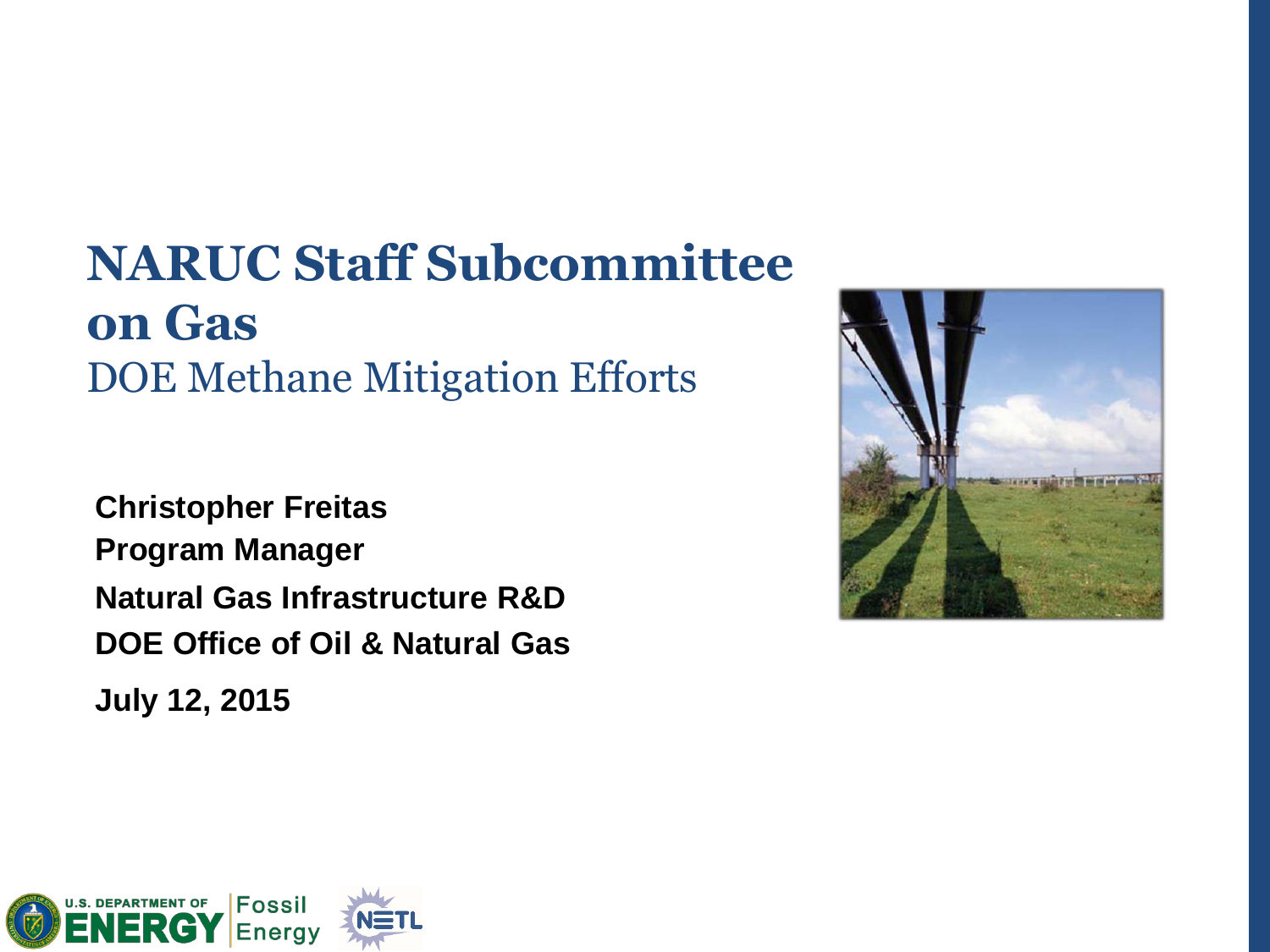# **Interagency Methane Strategy – Three Pillars**



## President's Climate Action Plan

"Curbing emissions of methane is critical to our overall effort to address global climate change. … To achieve additional progress, the Administration will":

- Develop a comprehensive Interagency Methane Strategy (*completed March 2014)*
- Pursue a collaborative approach with state governments and the private sector and cover all methane emitting sectors

### *Three Pillars*

Assessing current emissions data and addressing data gaps



**Identifying** Technologies and Best Practices for Reducing Emissions

Identifying Existing Authorities and Incentive-based Opportunities for Reducing Emissions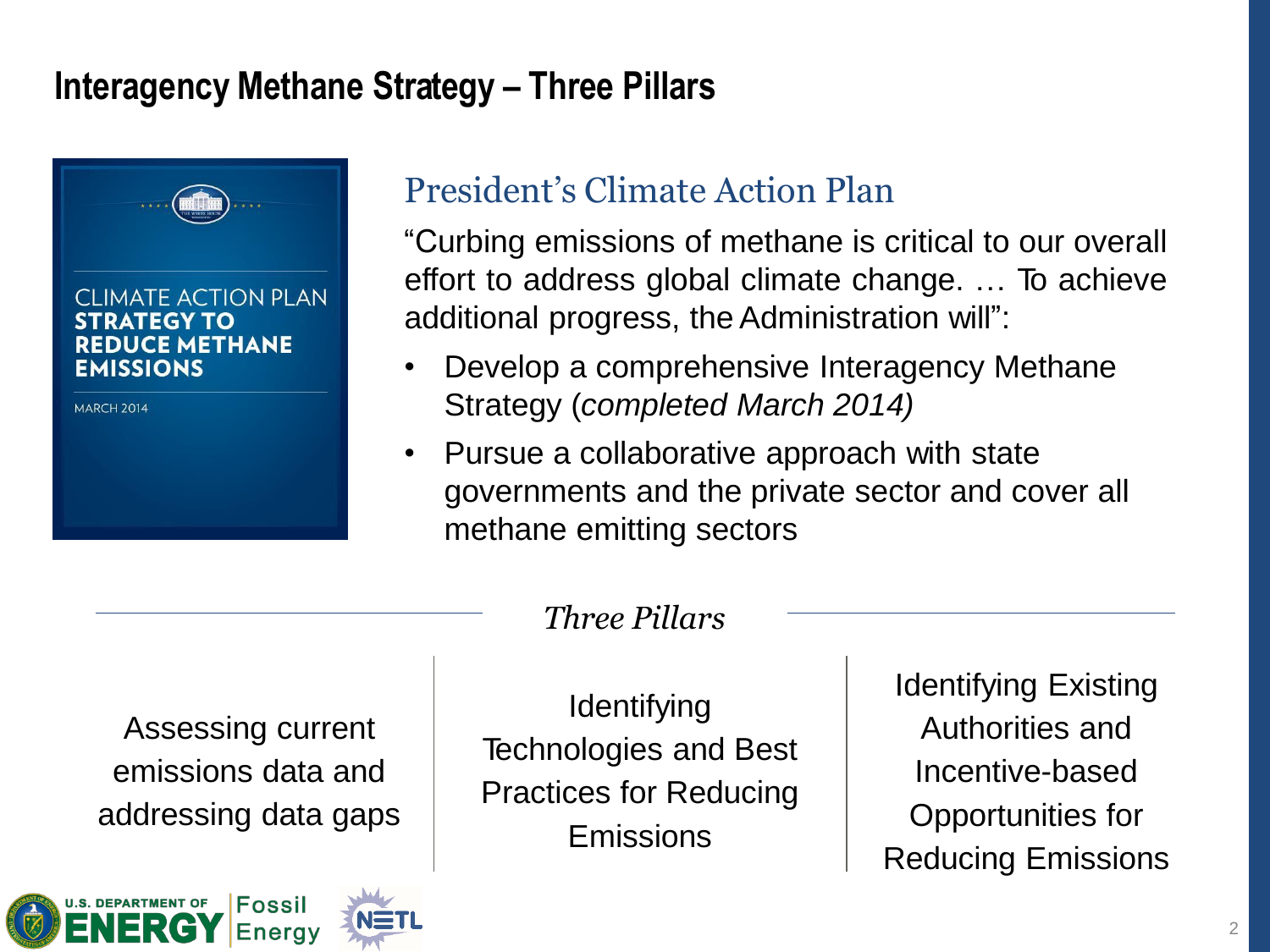# **GHG Emissions From Natural Gas Systems**



- The distribution sector accounts for about 20% of methane emissions from the natural gas sector
- Cast iron and uncoated steel pipes account for 30% of emissions from distribution systems
- Leaks at city gate stations (from regulators and meters) account for roughly 40% of emissions from distribution systems



Note: GHG emissions from end-use result in the large majority (80%) of GHG emissions from natural gas systems

Data sources: EPA, 2014, EIA, 2014

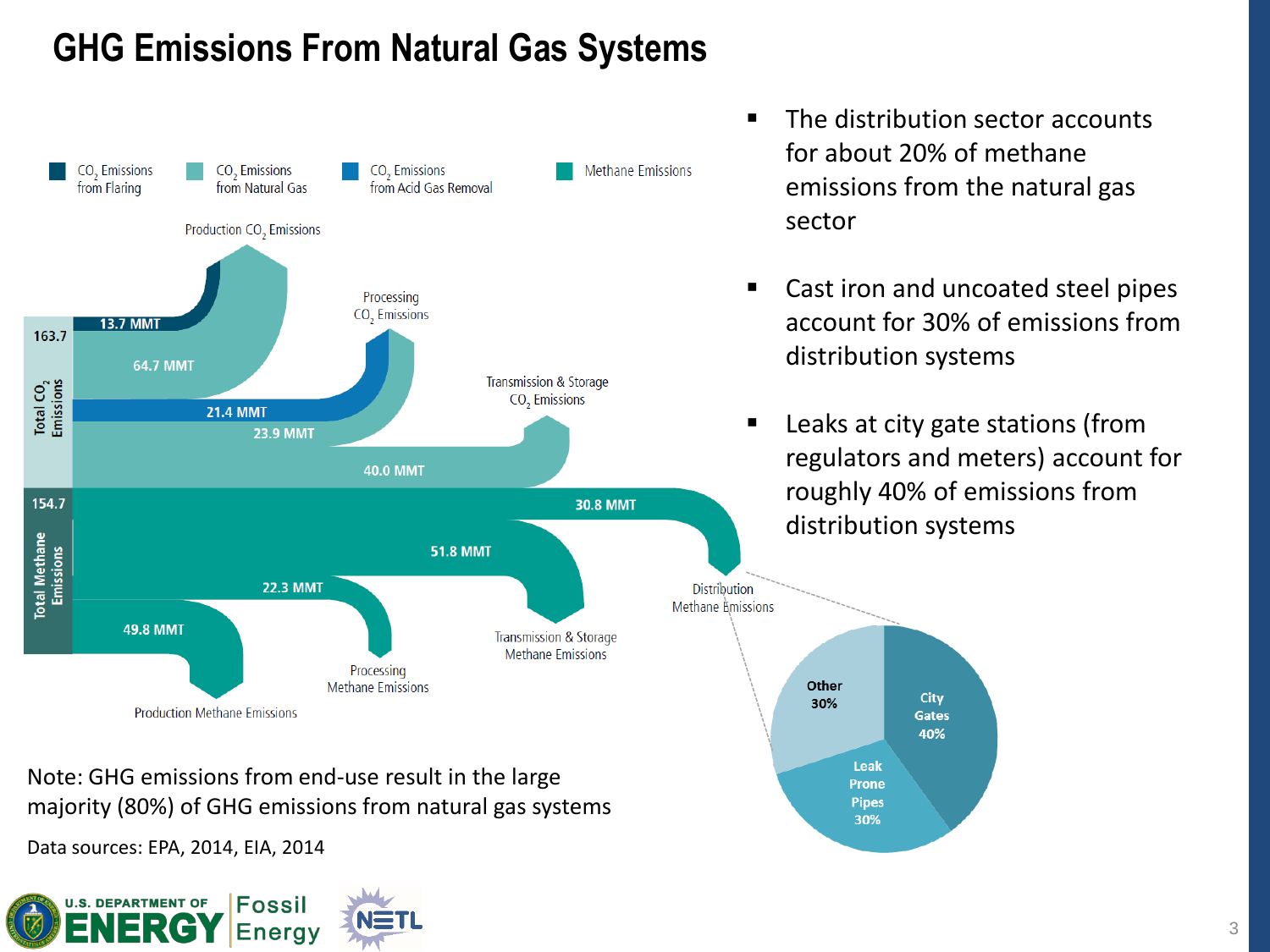# **Secretary's Methane Stakeholder Roundtables (2014)**

Convened broad range of stakeholders, discussing opportunities to *modernize natural gas infrastructure & reduce mid- and downstream methane emissions*

Key lessons learned:

- *There is broad stakeholder support for taking action*
- *The drivers for action vary by stakeholder group*
	- **Improve safety**
	- Conserve energy and save money
	- **Promote efficiency**
	- $\blacksquare$  Protect the climate
	- Create jobs

A capstone roundtable took place at the White House on July 29, 2014. Afterward, Secretary of Energy Ernest Moniz announced several new initiatives as DOE's part of the larger Administration Strategy to Reduce Methane Emissions.





Dr. Ernest Moniz Secretary of Energy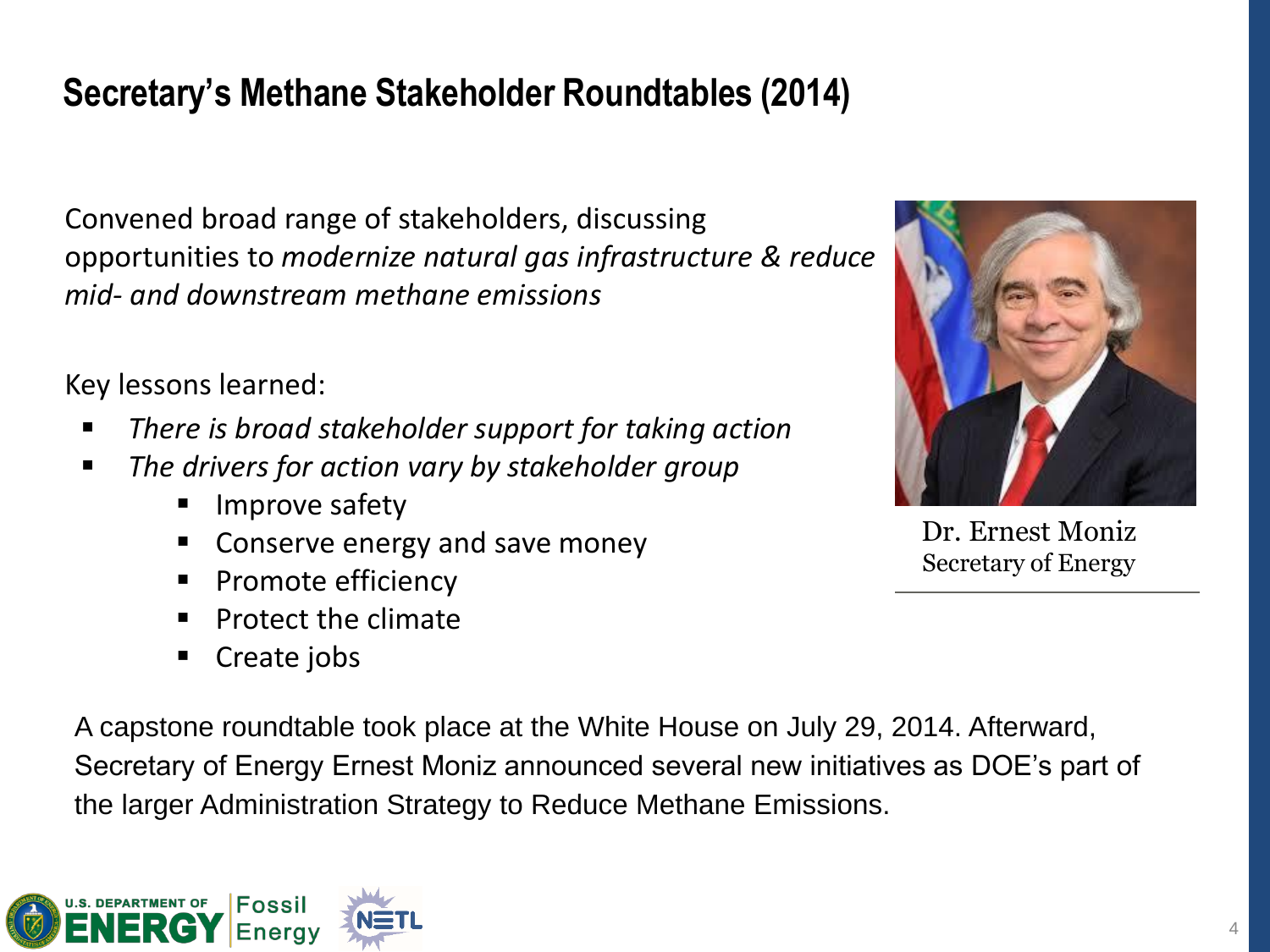# **DOE Natural Gas Modernization Initiative**

Path Forward From Stakeholder Capstone & Roundtables – Key Actions

|                  | Action                                                                                      | <b>DOE</b> Office |
|------------------|---------------------------------------------------------------------------------------------|-------------------|
| 1                | <b>Energy Efficiency Standards for Natural Gas Compressors</b>                              | <b>EERE</b>       |
| $\boldsymbol{2}$ | Regulatory Incentives for Cost Recovery for Natural Gas<br>Infrastructure Modernization     | <b>EPSA</b>       |
| $\mathbf{R}$     | Technical Partnership on Infrastructure Modernization                                       | FE.               |
|                  | Advanced Natural Gas System Manufacturing R&D<br>Initiative                                 | EERE-AMO          |
| 5                | Pipeline Efficiency Research, Development and<br>Demonstration Program (Midstream)          | FE                |
| 6                | Loan Guarantees for Advanced Fossil Energy Projects that<br><b>Reduce Methane Emissions</b> | <b>LPO</b>        |
|                  | Invest in Technologies for Leak Detection and Measurement                                   | ARPA-E, FE        |

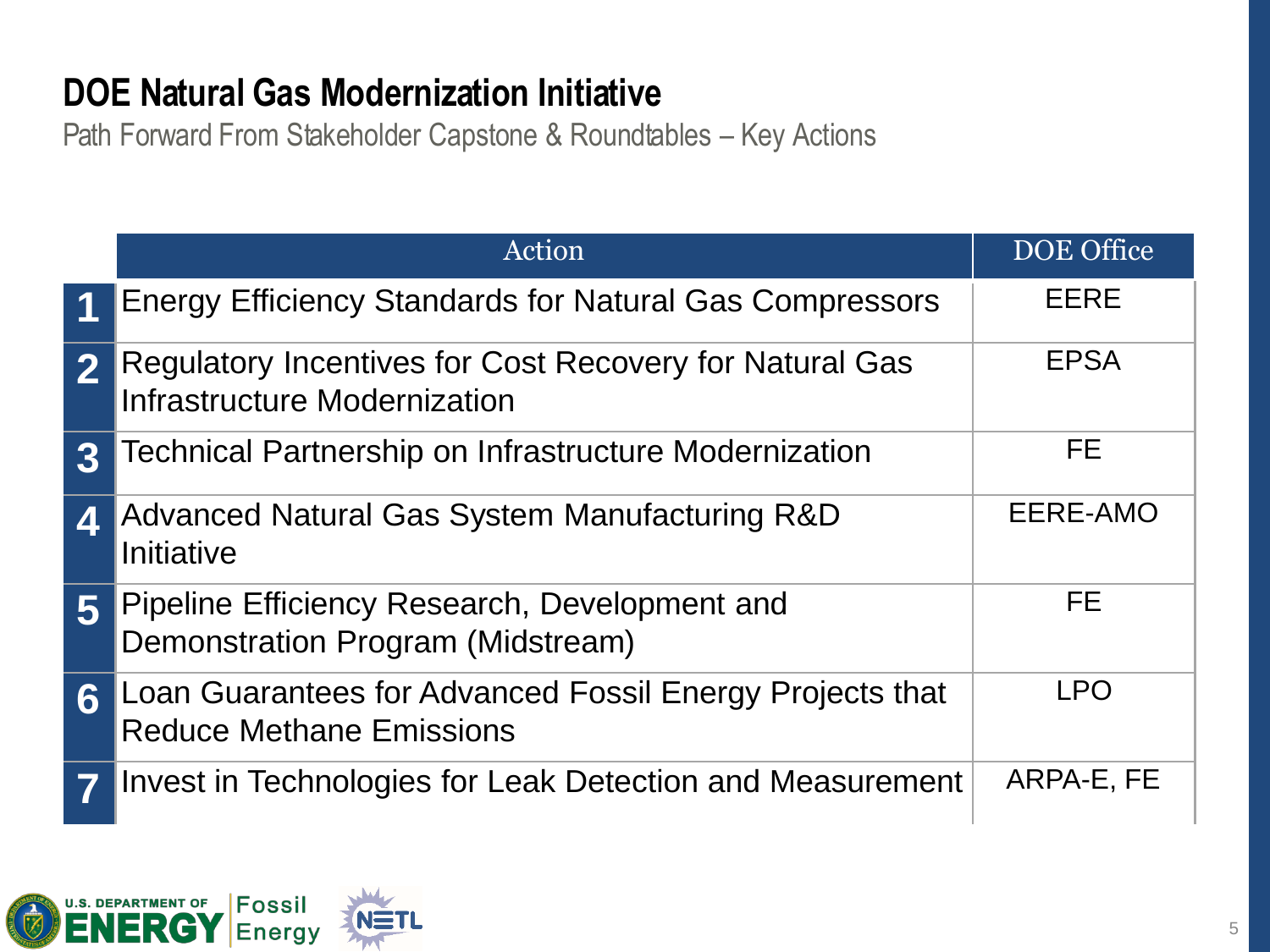# **FE Upstream Methane Emissions Quantification Research**

NETL Field Projects Matrix

| Project                            | <b>Location</b>                     | <b>Source</b>                                                                                | <b>Emissions</b><br><b>Data</b>                                           | <b>Platform</b>                                   | <b>Primary Product</b>                                  | <b>Completion</b><br><b>Date</b> |
|------------------------------------|-------------------------------------|----------------------------------------------------------------------------------------------|---------------------------------------------------------------------------|---------------------------------------------------|---------------------------------------------------------|----------------------------------|
| <b>Penn State</b>                  | Marcellus,<br><b>NE PA</b>          | <b>Gas Production</b><br><b>Agriculture</b><br>Landfills<br><b>Wetlands</b>                  | <b>Methane</b>                                                            | <b>Aircraft</b><br><b>Tower</b><br><b>Vehicle</b> | Tops-down,<br>Bottom-up<br><b>Reconciliation</b>        | <b>September</b><br>2016         |
| <b>Carnegie Mellon</b>             | Marcellus,<br><b>SW PA</b>          | <b>Gas Production</b><br><b>Agriculture</b><br>Landfills<br><b>Coal Activities</b>           | <b>Methane</b><br><b>VOCs</b>                                             | <b>Vehicle</b>                                    | <b>Source</b><br><b>Apportionment</b>                   | September<br>2016                |
| <b>West Virginia</b>               | Marcellus,<br>N WV                  | <b>Well Pad Engine</b><br><b>Operations</b>                                                  | <b>Methane</b><br>CO <sub>2</sub>                                         | <b>Portable Field</b><br><b>Stations</b>          | <b>CH4 Inventory</b>                                    | <b>March</b><br>2016             |
| <b>NETL</b>                        | Marcellus,<br><b>SW PA</b>          | Well Pad -<br>lifetime                                                                       | <b>Methane</b><br>CO <sub>2</sub><br><b>VOCs</b><br><b>NO<sub>x</sub></b> | <b>Mobile Trailer</b>                             | Lifetime<br><b>Evaluation</b>                           | <b>September</b><br>2015         |
| <b>Utah Sate</b>                   | <b>Uinta Basin,</b><br><b>NE UT</b> | <b>Water Ponds</b><br><b>Land Farms</b><br><b>Natural Seepage</b><br><b>Soils Near Wells</b> | <b>Methane</b><br>CO <sub>2</sub><br><b>VOCs</b>                          | <b>Portable Field</b><br><b>Stations</b>          | <b>Predictive Models</b>                                | September<br>2016                |
| <b>Colorado School</b><br>of Mines | Denver Basin,<br><b>NE CO</b>       | All area sources                                                                             | <b>Methane</b><br><b>VOCs</b>                                             | <b>Aircraft</b><br><b>Tower</b><br><b>Vehicle</b> | Tops-down,<br><b>Bottom-up</b><br><b>Reconciliation</b> | September<br>2016                |

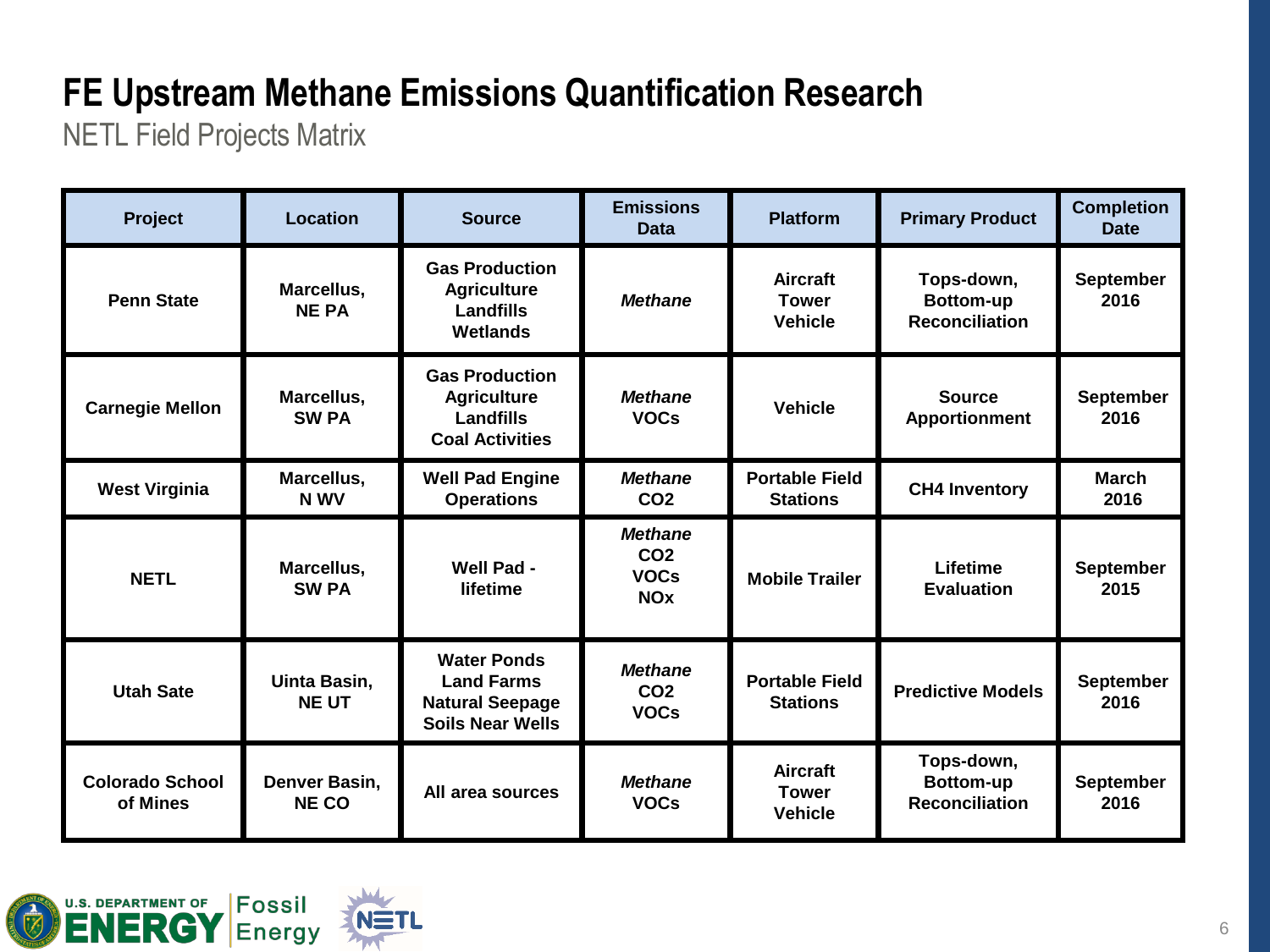# **Methane Emission Assessment**

*NETL Life Cycle Analyses*

## **Life Cycle Analysis**

- Understand temporal, technological, play level, and other key emission source differences
- Reducing single year activity bias  $\rightarrow$  evaluate methane emissions over a 30-year operating perspective
- What are the true costs and benefits associated with incremental reductions?



### **NETL CRADA status with EDF**

- Cooperative Research and Development Agreement with the Environmental Defense Fund on-going.
- 14 methane emissions measurement studies to inform existing NETL LCA Models
- Objective is to identify R&D needs and reconcile with on-going ARPA-E, PHMSA and EPA efforts
- Results, Fall 2015.

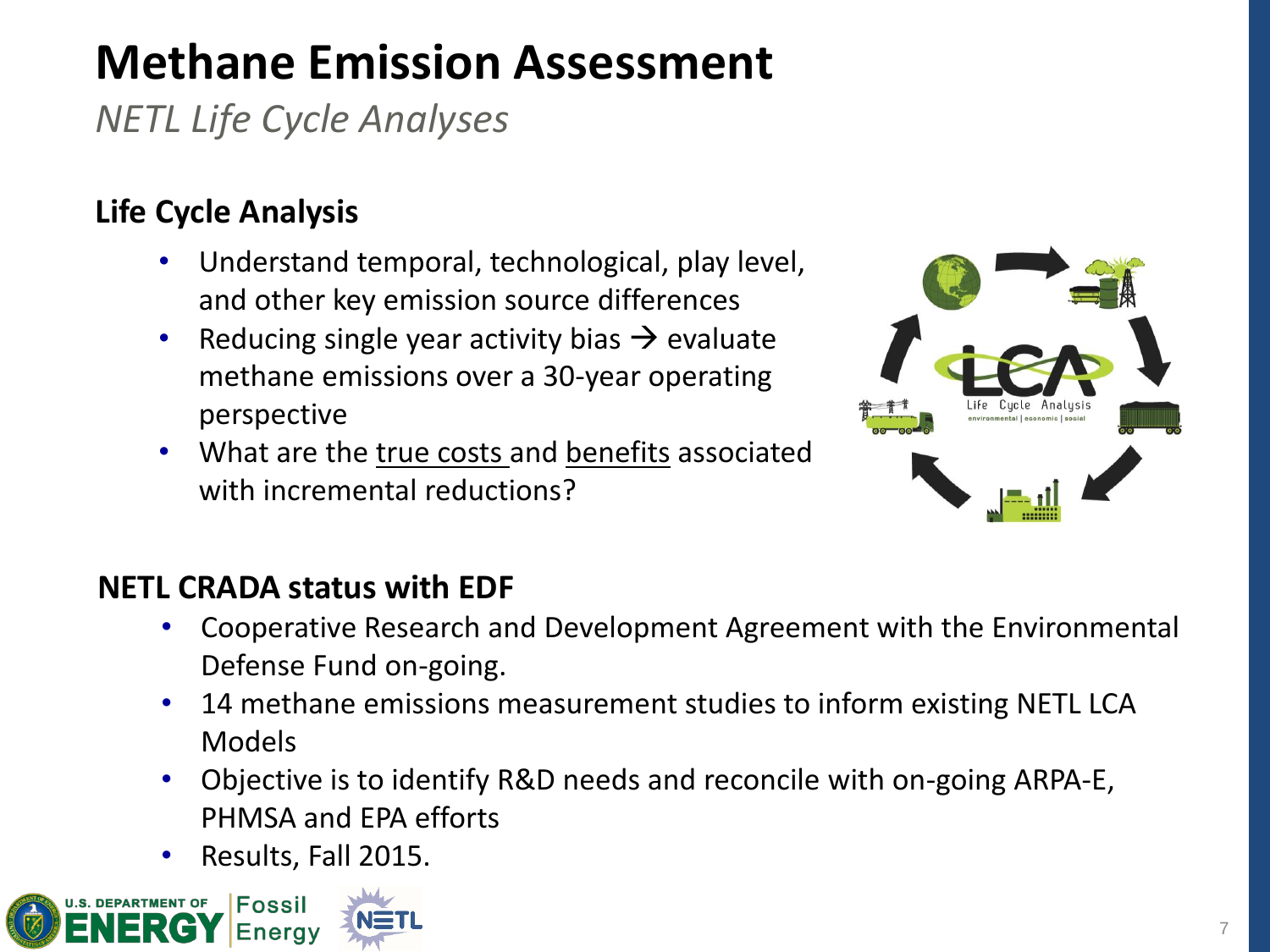# **Natural Gas Midstream Infrastructure R&D Program Plan**

Research Opportunities & Challenges

- External Leak Detection & Monitoring *Identification, measurement of methane leaks*
- **Pipeline Inspection & Repair** *Reduce need to evacuate gas from the pipe*
- Next Generation Compressor Technology *Increase operating efficiency, pipeline capacity utilization; reduce emissions*
- **Smart Sensors for Pipeline Operational Efficiency** *Continuous in-pipe communication for methane emissions and operational parameters*

#### • **Advanced Materials Research**

*Accelerate advances in materials science that can directly reduce the likelihood of methane leaks or indirectly improve the efficiency of midstream infrastructure operation* 





Midstream Natural Gas Infrastructure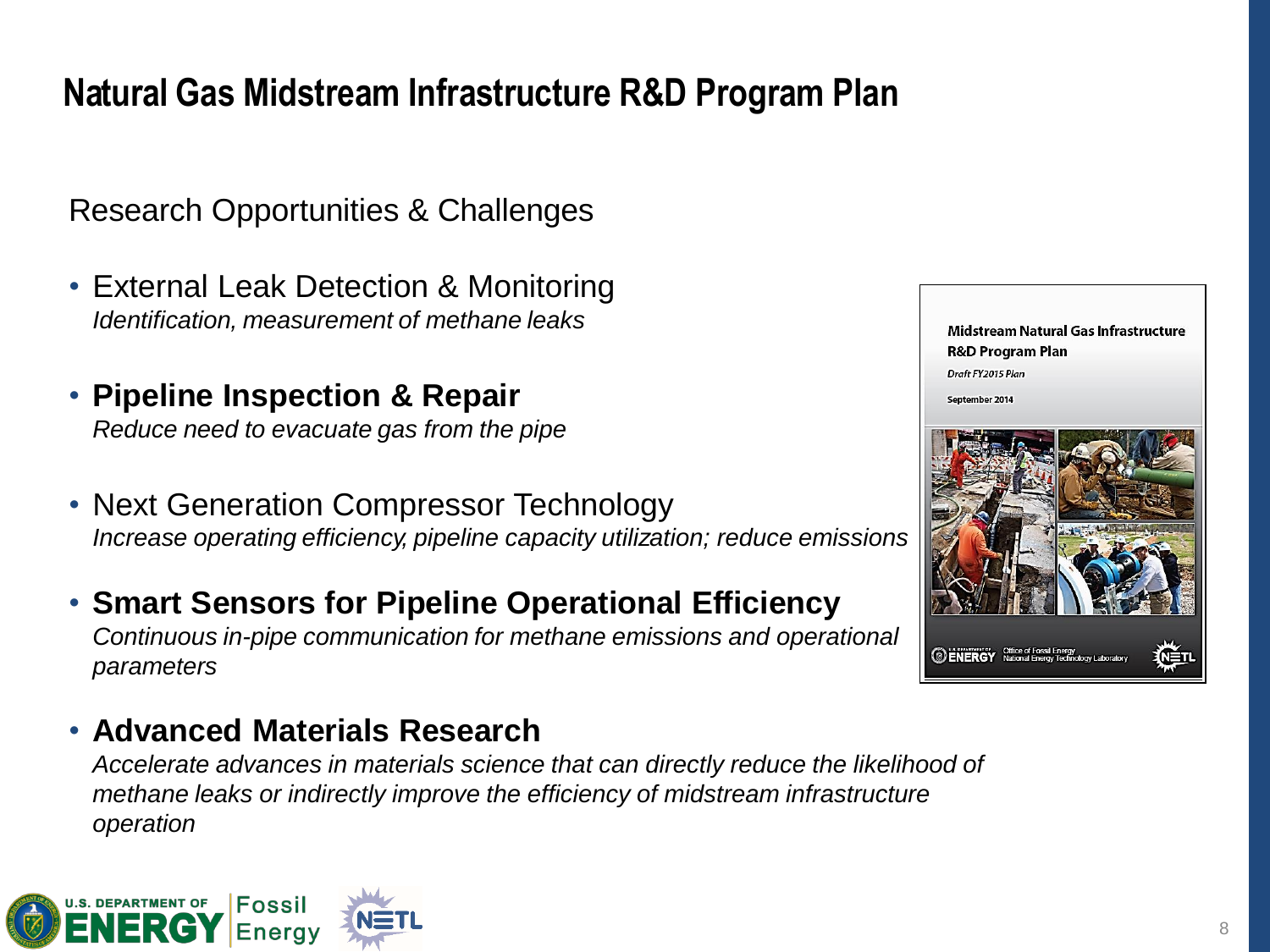# **Natural Gas Midstream Infrastructure R&D FY2016 Budget Request**

- *\$15 million request in funding for a midstream natural gas infrastructure subprogram*
- *Focused on operational efficiency and reducing methane emissions downstream of the wellhead to the utility distribution system*

Proposed Research Areas:

- 1. External Leak Detection & Monitoring
- **2. Pipeline Inspection & Repair**
- 3. Next Generation Compressor Technology
- **4. Smart Sensors for Pipeline Operational Efficiency**
- **5. Advanced Materials Research**

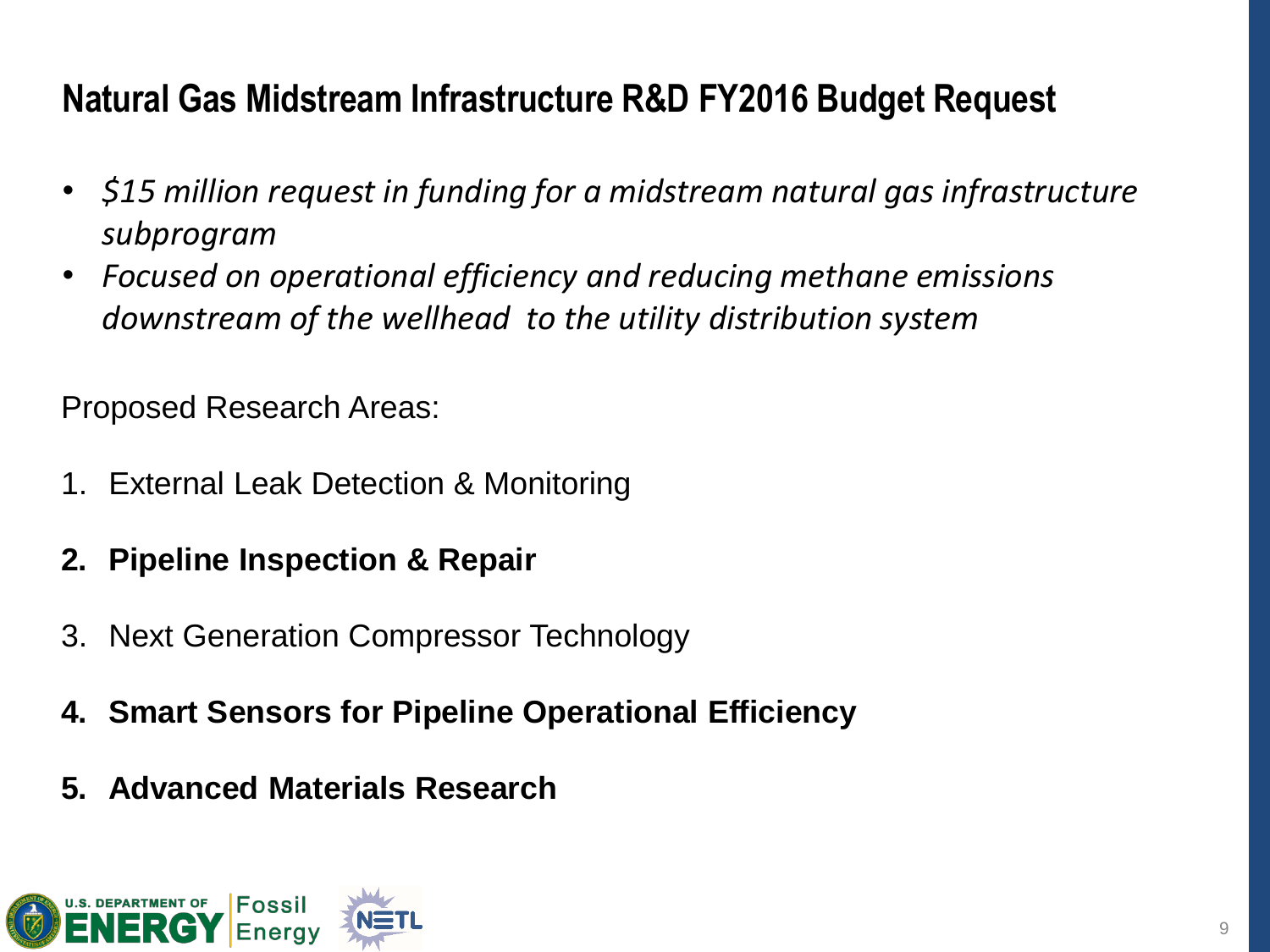# **Emission Quantification From Natural Gas Infrastructure FY 2016 Budget Request**

- *\$10MM for Emission Quantification from Natural Gas Infrastructure program*
- *Focused on better quantifying methane emissions from natural gas infrastructure*
- *FE research plan to be created with input from DOE's Office of Energy Policy and Systems Analysis and in consultation with EPA*

Proposed Research Areas:

- 1. Update and Improve Component Level Emissions Factors
- 2. Characterize Regional Variability of Methane Emissions
- 3. Reconcile "Top-down" and "Bottom-up" Measurements

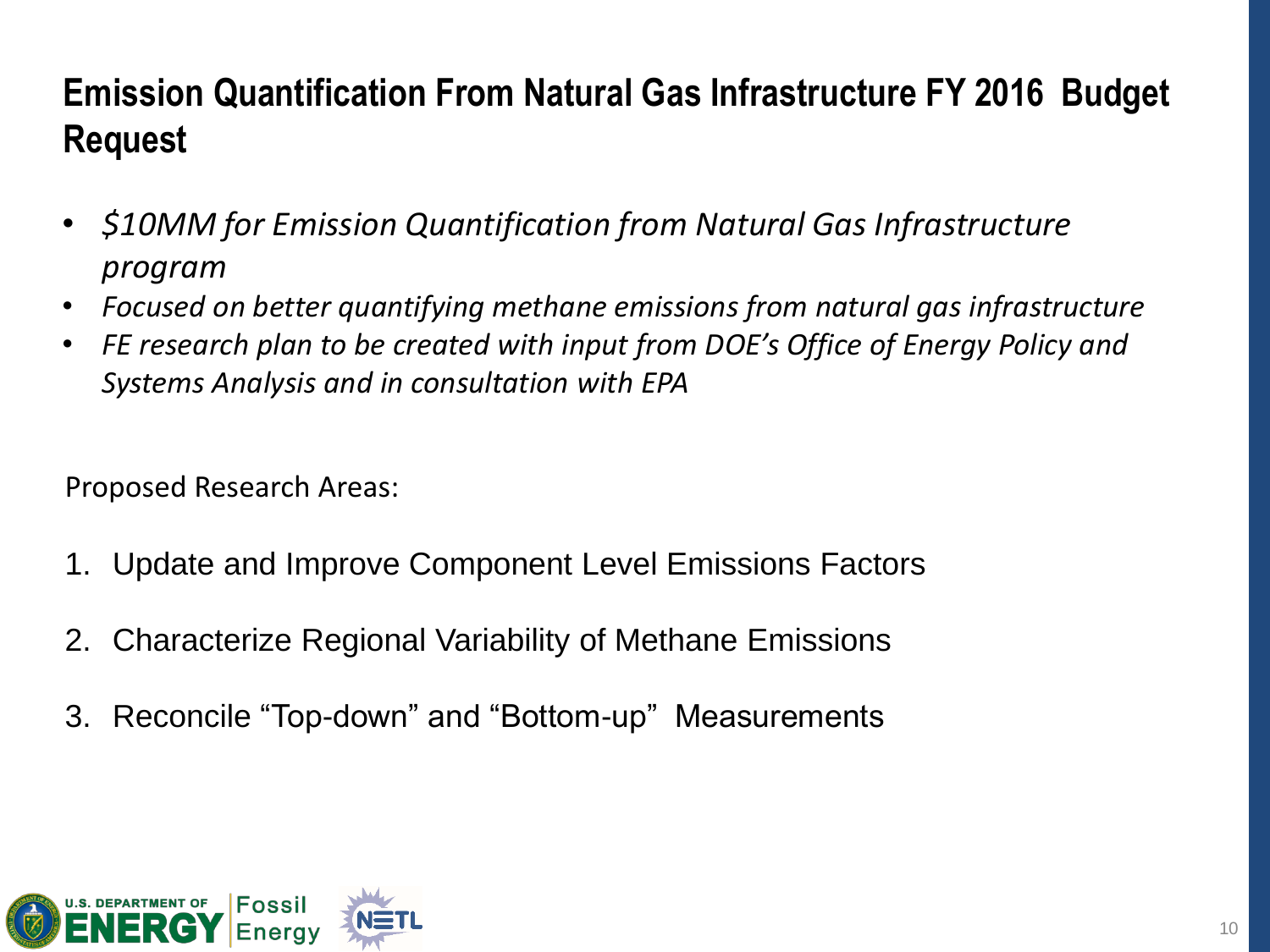# **QER Recommendations to Help Reduce Methane Emissions**



- **Improve quantification of emissions from natural gas infrastructure.** \$10 million requested in the FY 2016 Budget to help update Greenhouse Gas Inventory estimates of methane emissions from natural gas systems. DOE and EPA should undertake a coordinated approach.
- **Expand DOE research and development (R&D) programs** on cost-effective technologies to detect and reduce losses from natural gas TS&D systems. \$15 million requested in the FY 2016 Budget for DOE's midstream natural gas infrastructure program.
- **Demonstrate and Deploy continuous emissions monitoring equipment.** Continuous emissions monitoring can be a valuable component of leak detection and repair programs. DOE should provide the additional funding needed to ensure that the most successful MONITOR projects are field tested and deployed.

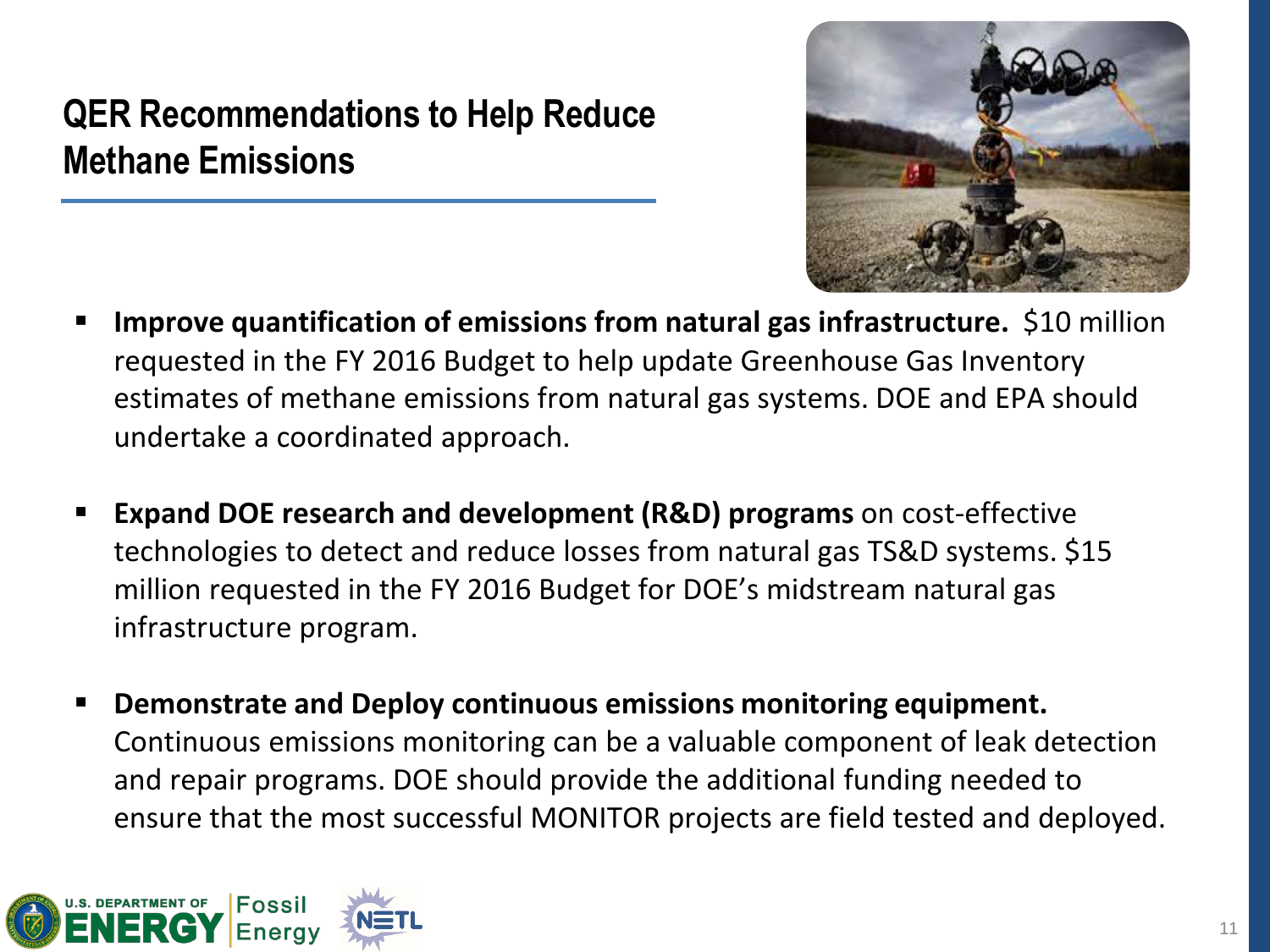#### **QER Recommendations Related To The Environment (Complete List)**

- **1. Improve quantification of methane emissions from natural gas infrastructure.** Congress should approve the \$10 million requested in the Fiscal Year 2016 Budget to help update Greenhouse Gas Inventory
- **2. Expand research and development (R&D) programs at DOE on cost-effective technologies to detect and reduce losses from natural gas TS&D systems.** Congress should approve the \$10 million requested in the Fiscal Year 2016 Budget**.**
- **3. Invest in R&D to lower the cost of continuous emissions monitoring (CEM) equipment,** to further improve safety and reduce emissions from natural gas systems.
- **4. Funding to reduce diesel emissions.** Protect workers and communities through programs that reduce diesel particulate matter emissions from ports and rail yards.
- **5. Collaborative R&D on the beneficial use and/or disposal of dredging material.** The Army Corps of Engineers and other Federal agencies should undertake collaborative R&D on dredging.
- **6. Improve environmental data collection, analysis, and coordination.** DOE should work with other Federal agencies to improve data and analysis on environmental, safety and other impacts of TS&D infrastructures.
- **7. Work with states to promote best practices for regulating and siting carbon dioxide (CO2) pipelines.** Building on successful state models for CO2 pipeline siting, DOE should convene to promote sharing of best practices among states on siting and regulating CO2 pipelines.
- **8. Enact financial incentives for the construction of CO2 pipeline networks.** Congress should enact the Administration's proposed \$2 billion Carbon Dioxide Investment and Sequestration Tax Credit.
- **9. Enhance TS&D resilience** to a variety of threats, including climate change and extreme weather.
- **10. Establish a competitive funding program to provide rate relief for low-income customers** to help enable greater investments in natural gas distribution systems improvements that achieve the dual goals of enhanced safety and lower emissions through pipeline replacement and other measures
- **11. Accelerate current development of uniform methods for measuring energy savings** and promote widespread adoption of common methods across public and private efficiency programs.
- **12. Partner with the Arctic Council on Arctic energy safety, reliability, and environmental protection**.